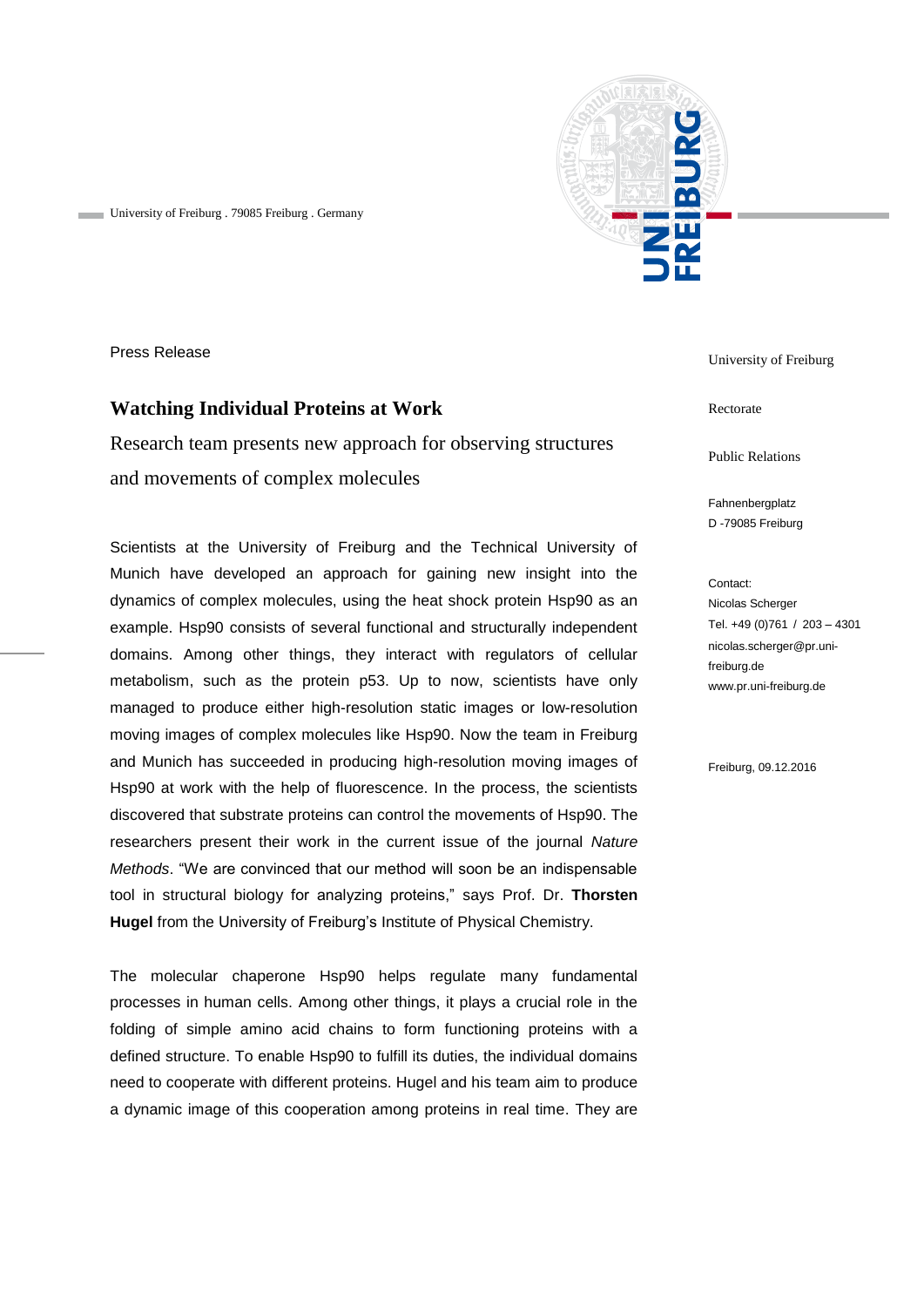**thus working on developing new methods for imaging and analyzing the 2** relevant processes at high speed.

Scientists have previously limited their focus to just a few of the states Hsp90 can assume – for instance open and closed. The results of the Freiburg and Munich researchers demonstrate that this focus needs to be extended to include a dynamic perspective: The goal is to describe possible structural ensembles in greater detail, especially with regard to the temporal dimension (see illustration).

Thorsten Hugel has been receiving a 1.9-million-euro Consolidator Grant from the European Research Council (ERC) since the start of the year to conduct his research. In addition, the physical chemist is an associated member of the University of Freiburg's Cluster of Excellence BIOSS Centre for Biological Signalling Studies.

### **Original publication:**

Björn Hellenkamp, Philipp Wortmann, Florian Kandzia, Martin Zacharias, Thorsten Hugel: Multidomain structure and correlated dynamics determined by self-consistent FRET networks. In: Nature Methods. doi:10.1038/nmeth.4081

[www.nature.com/nmeth/journal/vaop/ncurrent/full/nmeth.4081.html](http://www.nature.com/nmeth/journal/vaop/ncurrent/full/nmeth.4081.html)

# **Article in the university newspaper** *uni'leben* **on Thorsten Hugel's research on HSP90:**

www.pr2.uni-freiburg.de/publikationen/unileben/unileben-2016- 1/page1.html#/6

#### **Caption:**

Dynamic ensemble: The illustration shows an ensemble of possible structures the molecular chaperone Hsp90 can assume within its open state. The newly developed method allows scientists to determine not just the structure of such ensembles but also their dynamics, i.e., the timescale of the structural changes they undergo.

Source: B. Hellenkamp, F. Kandzia, and W. Schürmann

The University of Freiburg achieves top positions in all university rankings. Its research, teaching, and continuing education have received prestigious awards in nationwide competitions. Over 24,000 students from 100 nations are enrolled in 188 degree programs. Around 5,000 teachers and administrative employees put in their effort every day – and experience that family friendliness, equal opportunity, and environmental protection are more than just empty phrases here.